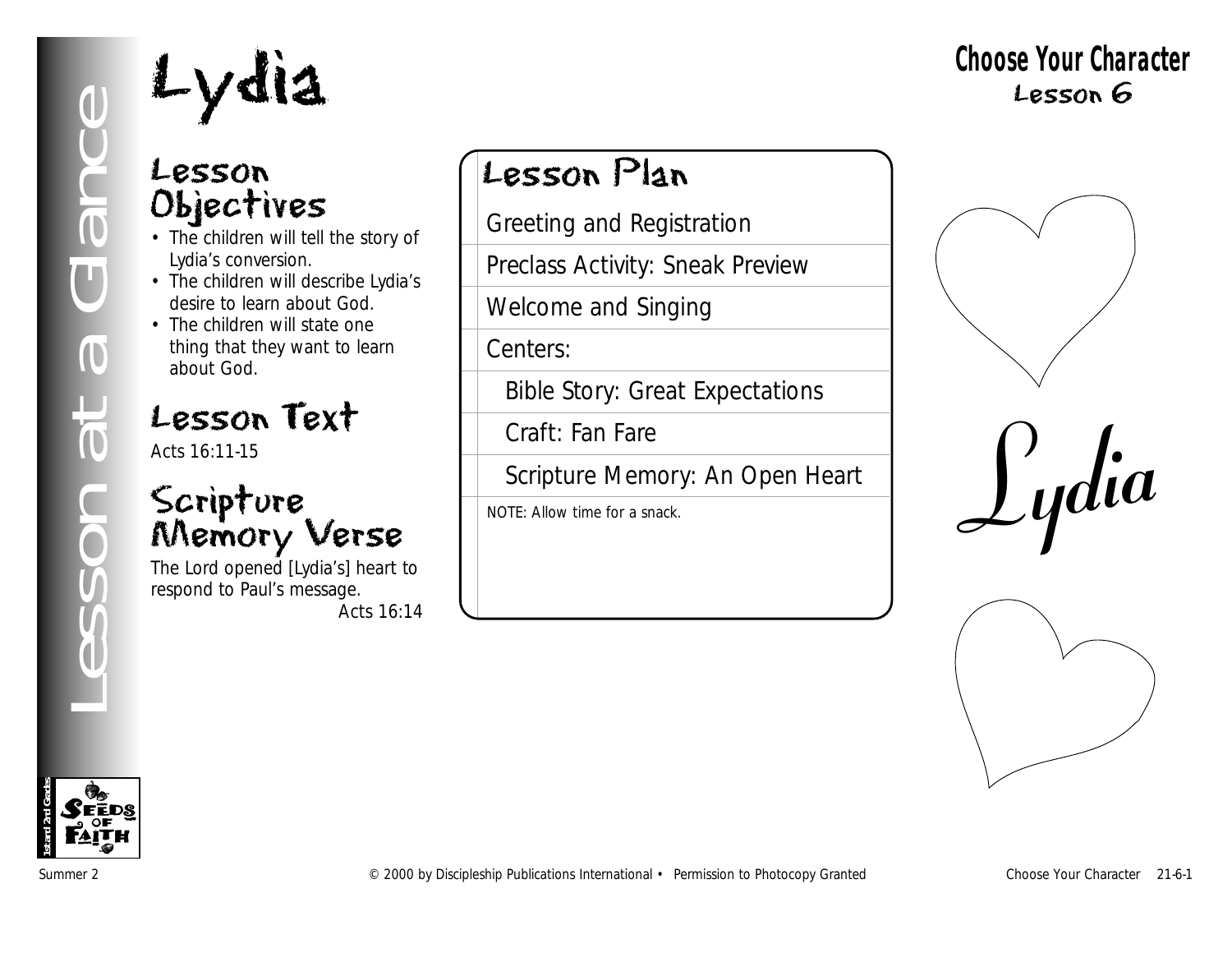

# Lydia

### Sneak Preview

The children will preview today's lesson as they do this fun worksheet.

### Materials

- *For each child:*
- pencil
- *Reproducible Pages:*
- Page A, 1 copy for each child

### Preparation

Complete the activity on your copy of Reproducible Page A.

### Instructions

- 1. Greet the children as they arrive. Tell them that today they are going to learn an exciting story about a woman named Lydia who became a follower of Jesus. Show the children your sample. Explain that they will get a sneak preview of today's lesson by doing the activities on their worksheet.
- 2. Distribute the copies of Reproducible Page A and pencils to the children. Encourage the children to work with a partner or small group.
- 3. Circulate among the children to offer help and encouragement.

### Teacher Tips

• Help new or visiting children to find a partner with a Bible and who will be encouraging and helpful.



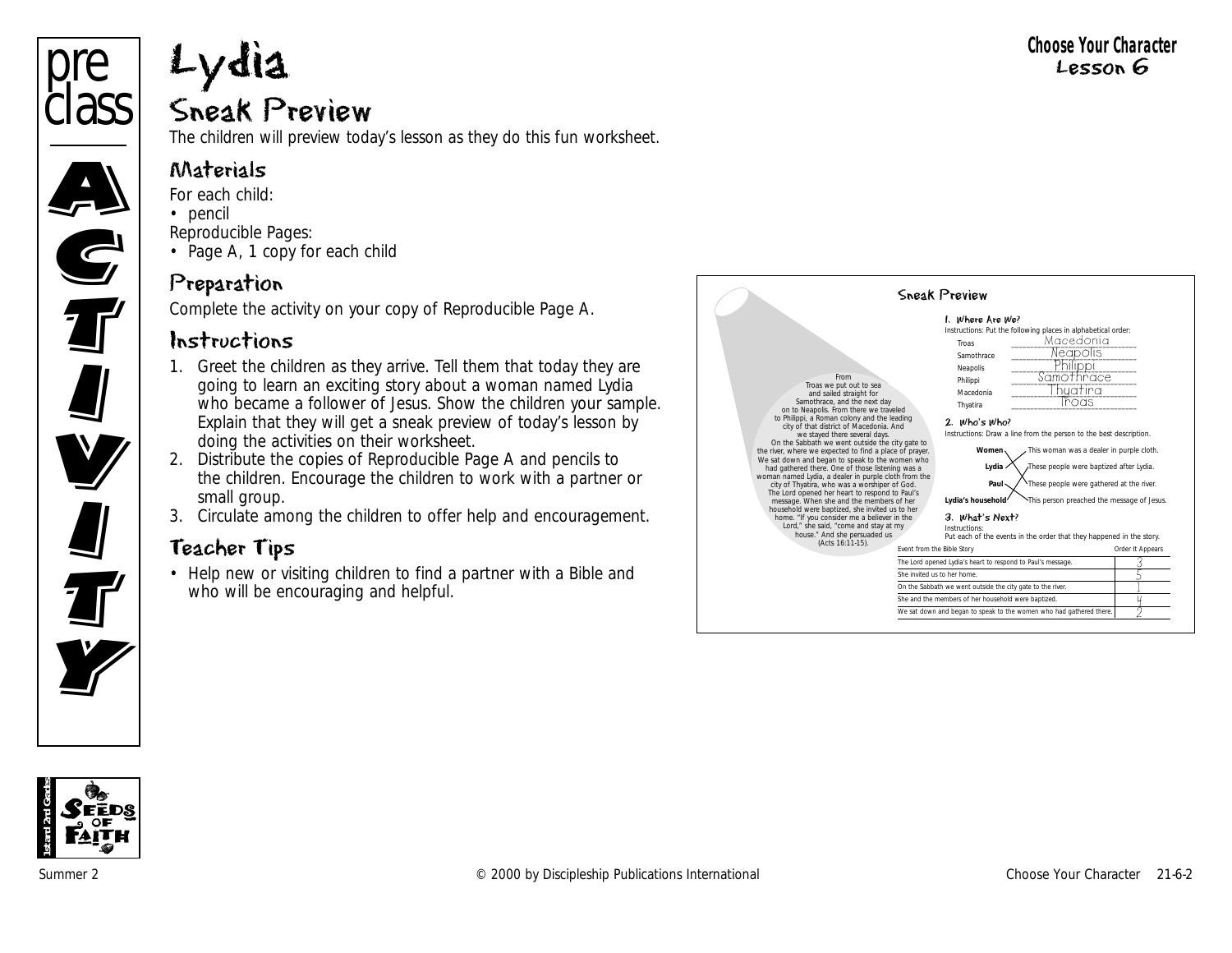# B

I

B

L

E

S

T

O

R

Y

# Lydia

## Great Expectations

The children will actively listen to the story of Lydia.

### Materials

*For each child:*

- 1 small piece of purple cloth, 2" x 2"
- *For the teacher:*
- small samples of the following fabrics: velvet, silk, leather, satin
- large writing surface

### Preparation

- 1. Prepare a small piece of purple cloth for each child.
- 2. Practice presenting this Bible Story with excitement and enthusiasm.

### Introducing the Bible Story

Open your Bible to Acts 16:11-15. Tell the children that today's Bible Story comes from the New Testament book of Acts 16. Use the following questions to help prepare the children for the Bible Story:

- Look at your clothes. What color are they? (Answers will vary.)
- *What kinds of clothes do wealthy or famous people wear?* (expensive, imported, exotic)
- *Where do wealthy or famous people buy their clothes or have them made?* (Take responses.)
- *What would it be like if you were a person who sold expensive clothes to wealthy and famous people?* (Take responses.) Show the children the samples you prepared and let them feel the different fabrics. *Imagine having huge amounts of these materials and selling them to famous designers for lots of money. Imagine being invited to fashion shows of famous designers or to the parties of famous people.*

### Presenting the Bible Story

Tell the children to listen very carefully as you read Acts 16:11-15. Tell them to listen carefully as you read the first two verses for five names of places where Paul and his companions traveled. On the large writing surface, neatly print the letters T, S, N, P, M. Explain that each of the five places begins with one of these five letters. Tell the children to raise their hands each time they hear you say the name of a new place. (Places are indicated by bold.) Write the name of each place on the large writing surface as the children raise their hands.

*From Troas we put out to sea and sailed straight for Samothrace, and the next day on to Neapolis. From there we traveled to Philippi, a Roman colony and the leading city of that district of Macedonia. And we stayed there several days* (Acts 16:11-12, emphasis added)*.*

Neatly print the following words on the large writing surface: Sabbath, prayer, women, Lydia, purple cloth, worshiper, God, opened, baptized, invited, house. Tell the children to listen to the rest of the story for these words and to raise their hands when they hear them. (Words are indicated by bold.)

*On the Sabbath we went outside the city gate to the river, where we expected to find a place of prayer. We sat down and began to speak to the women who had gathered there. One of those listening was a woman named Lydia, a dealer in purple cloth from the city of Thyatira, who was a worshiper of God. The Lord opened her heart to respond to Paul's message. When she and the members of her household were baptized, she invited us to her home. "If you consider me a believer in the Lord," she said, "come and stay at my house." And she persuaded us* (Acts 16:13-15).

Divide the children into two groups. Ask the following questions and tell the children to try and be the first group with the answer. (Hint: they can use the words on the large writing surface to help them answer the questions.)

- *On what day did Paul and the disciples go to the river?* (the Sabbath—tell the children that this was a Saturday)
- *What did they expect to find there?* (a place of prayer, a place to pray)
- Who was gathered at the river when they arrived? (some women)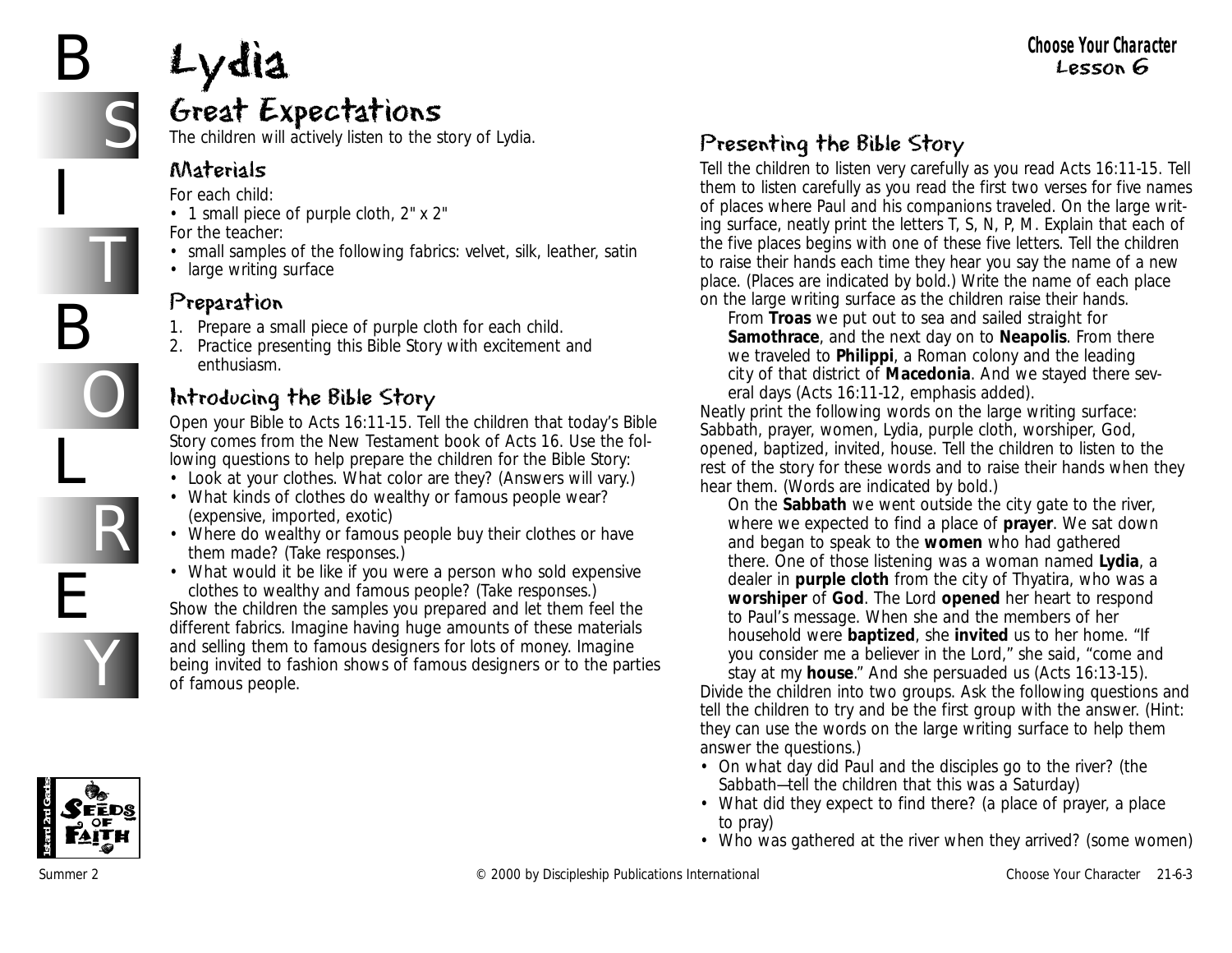

# Lydia

- *What was the name of one of the women there?* (Lydia)
- *Lydia was a dealer of what product?* (purple cloth)
- *Who did Lydia worship?* (God)
- *What did the Lord do as Lydia was listening to Paul's message?* (opened her heart)
- *What did Lydia and the members of her household do?*  (got baptized)
- *What did Lydia invite Paul and the other disciples to come and do?* (stay at her house)

Distribute the pieces of purple cloth and tell the children to keep them as a reminder of today's lesson about Lydia.

### Share and Tell

Ask the children how they think that Lydia felt after she was baptized. (grateful, thankful, excited) Help the children to see that God arranges for people who want to know God to meet people who can teach them about God. Share from your own life how God put someone in your life. Ask the children if they can think of someone that God has put in their lives that they can help teach about Jesus. Close with a prayer thanking God for all the ways that he helps people to know him.

### Teacher Tips

- Visit a local fabric store to purchase inexpensive purple cloth or see if they would make a donation. Share about why you are using it.
- If necessary, ask some parents to help cover the cost of the fabric.



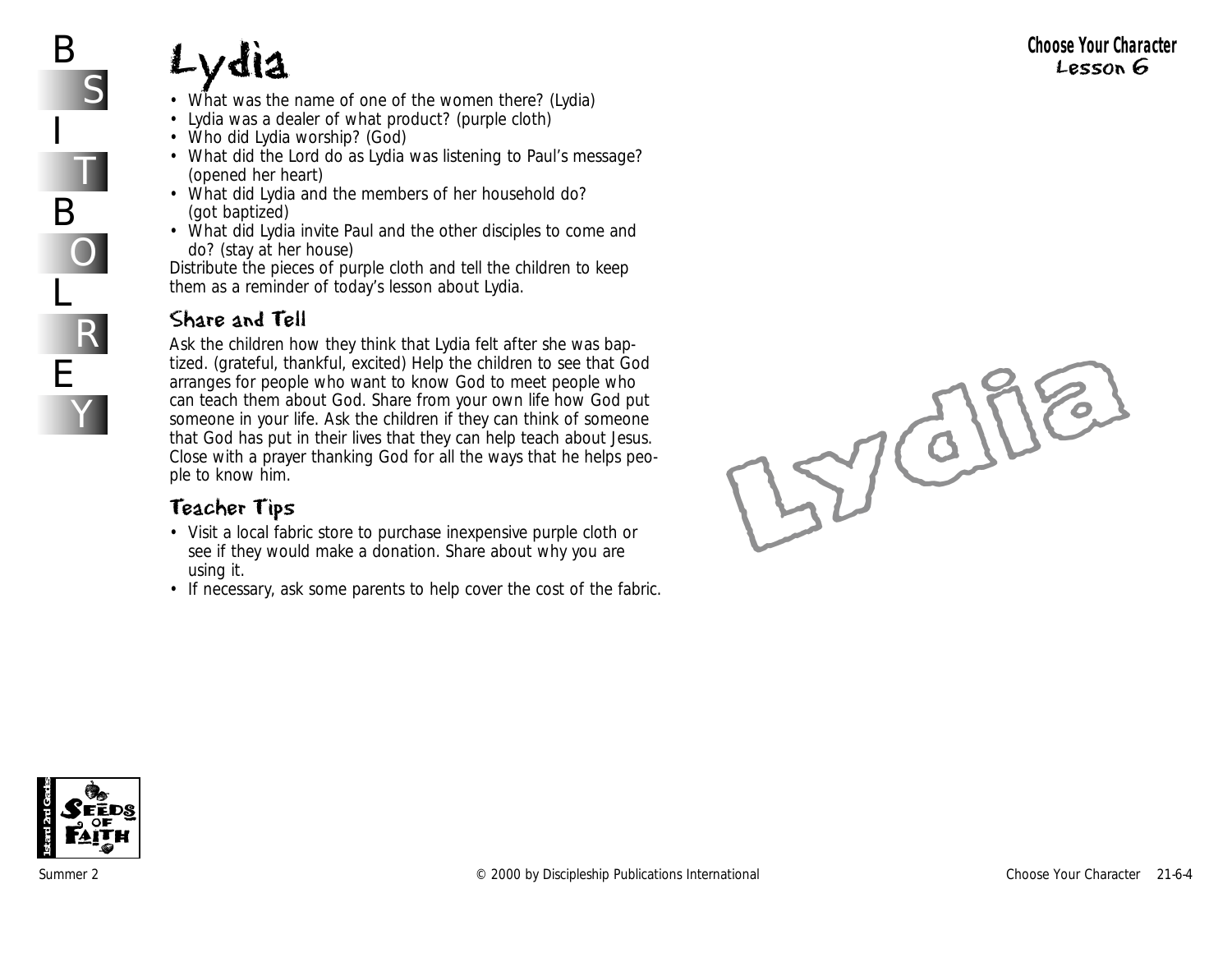

# Lydia

 $\overline{\overline{\text{C}}}$ 

 $\mathsf{R}$ 

 $\bullet$ 

A

 $\bullet$ 

 $\mathsf{F}$ 

**•** 

<del>i</del><br>T

**• e** 

 $\bullet$ 

### Fan Fare

The children will make hand-held fans to help them remember this week's Bible Story.

### Materials

*For each child:*

- 1 piece of poster board, 7" x 7"
- glue stick
- jumbo craft stick
- purple marker
- purple crayon
- decorative materials: scraps of purple construction paper; purple foam or purple tissue paper; purple cloth; stickers; glitter; etc. *For the teacher:*
- scissors
- stapler

*Reproducible Pages:*

- Page B, 1 copy for the teacher
- Page C, 1 copy for every 6 children

### Preparation

- 1. Cut a 7" x 7" piece of poster board for each child.
- 2. Cut out the fan stencil from your copy of Reproducible Page B. Use this stencil to trace and cut out one fan for each child from the poster board squares.
- 3. Cut out the text boxes from all the copies of Reproducible Page C. Each child will need only one text box.
- 4. Cut a few purple hearts for each child from the purple decorative materials.
- 5. Make a sample of the fan to show the children.

### Instructions

1. Introduce today's activity: *In your Bible Story this week, you are learning about a woman named Lydia who became a disciple of Jesus. Paul was traveling with some disciples to many different places to teach people about Jesus. When they went to look for a place to pray, they found a group of women sitting by some water. One of the women, Lydia, was a dealer of purple cloth.* b. Wake a sample of the fan to show the children.<br> **hstructions**<br>
1. Introduce today's activity: In your Bible Story this week, you are<br>
learning about a woman named Lydia who became a disciple of<br>
Jesus. Paul was travelin

*(Purple cloth was worn by wealthy and important people at that time.) The Bible says that the Lord opened Lydia's heart to respond to Paul's message and she and the members of her household were baptized.* Show the children your sample. Tell the children that this craft will remind them that Lydia was a dealer of purple cloth and that the Lord opened her heart.

- 2. Distribute the fans, glue sticks and text boxes to the children. Have the children glue the text boxes to the center of their fans.
- 3. Distribute the crafts sticks and the purple markers. Have the children write their names on the craft sticks. While the children are busy writing, staple the craft sticks to the fans. See Figure A.
- 4. Distribute the decorative items, purple hearts and the purple crayons. Have the children glue the hearts on their fans and then decorate them. See Figure B.

### Conclusion

Tell the children that Lydia was probably a very successful businesswoman. Ask the children how it makes them feel to know that God wants everyone to know about Jesus—men, women, boys, girls, rich, poor, famous, ordinary—and he wants to help everyone to have faith in him. Close with a prayer thanking God for opening Lydia's heart so she could become a disciple.

### Teacher Tips

• Instruct the children to glue the text boxes and decorate the matte (non-shiny) side of fans; crayons will adhere better and markers will smudge less.



**1st and 2nd Grades**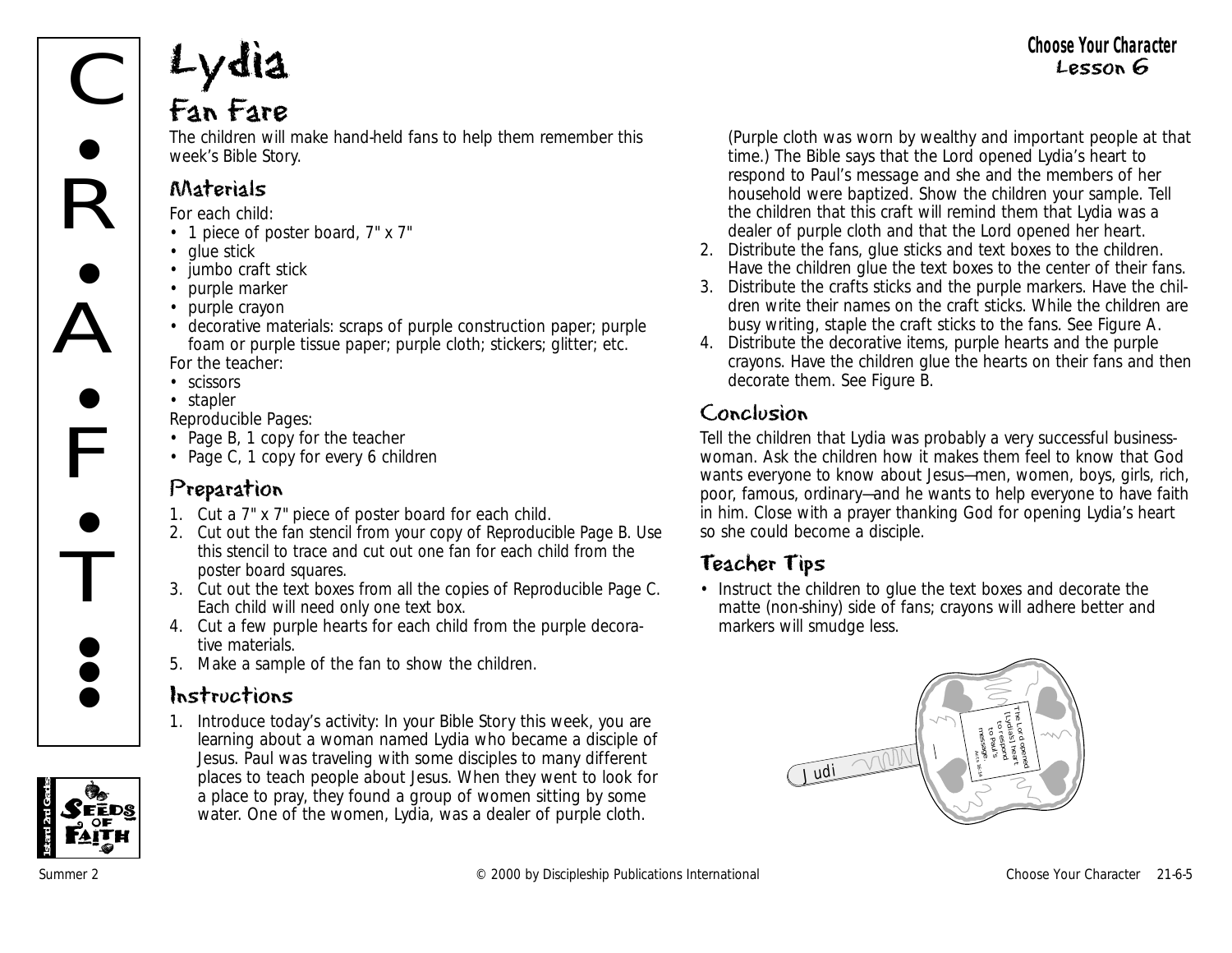



R

•

•

 $\overline{\mathsf{A}}$ 

 $\bullet$ 

F

•

T

•<br>• **; •** 

Summer 2 Choose Your Character 21-6-6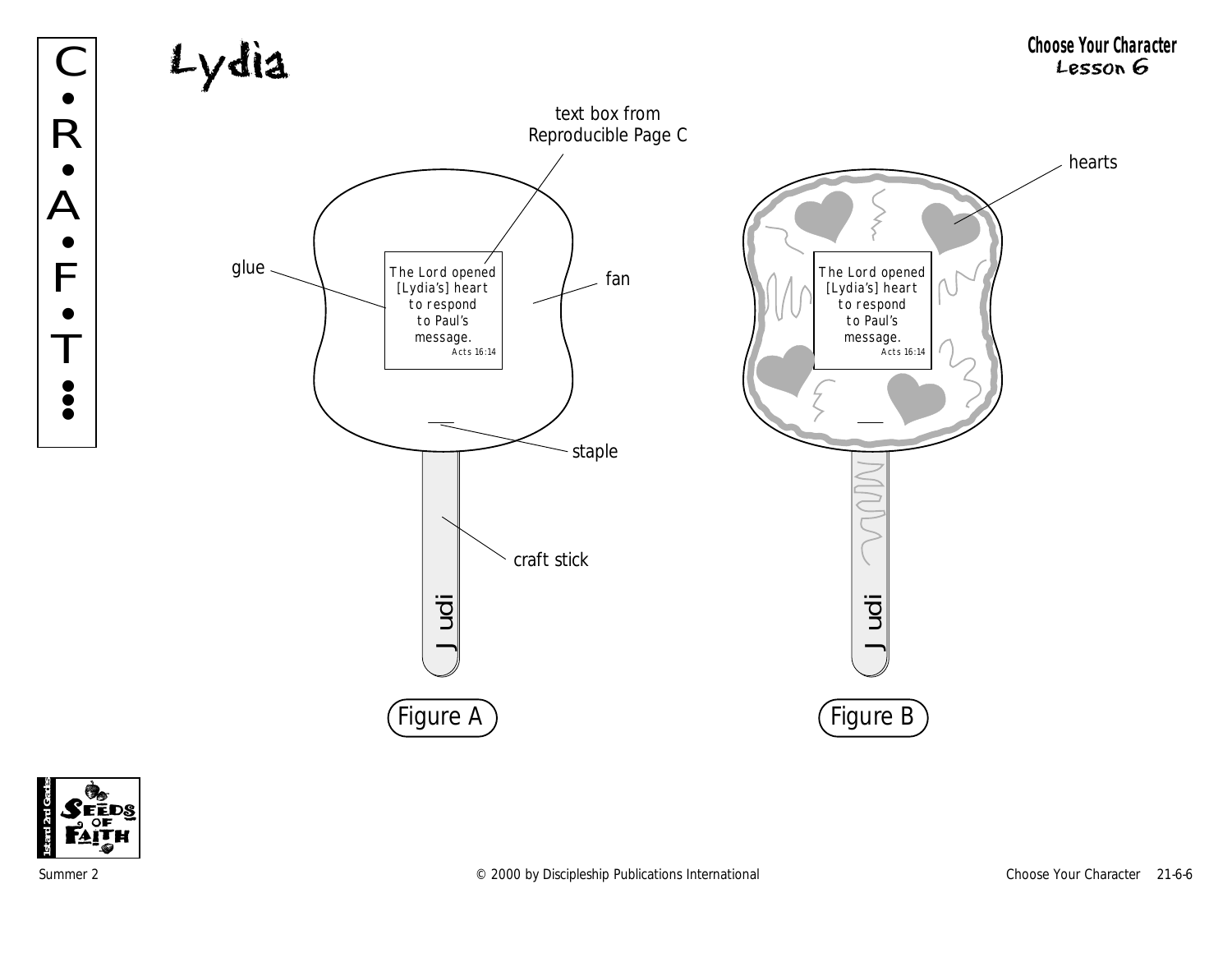

# Lydia

### An Open Heart

The children will memorize today's Scripture Memory Verse as they reveal the verse written on a heart.

### Scripture Memory Verse

The Lord opened [Lydia's] heart to respond to Paul's message. *Acts 16:14*

### Materials

*For each child:*

- 1 piece of red construction paper, 9" x 12" *For the teacher:*
- scissors
- black marker

### Preparation

- 1. Fold each piece of construction paper in half widthwise, making a 6" x 9" folded piece.
- 2. Cut out a heart from each piece, as shown in Figure A on the back of this Lesson Card.
- 3. Open each heart and neatly print the verse inside.
- 4. Fold the hearts in half again. See Figure B.
- 5. Practice leading this activity.

### Instructions



ANII

 $\prod$ 

- 1. Introduce today's activity: *In your Bible Story this week, you are learning about a woman named Lydia who became a disciple of Jesus. Paul was traveling with some disciples to many different places to teach people about Jesus. When they went to look for a place to pray, they found a group of women sitting by some water. One of the women, Lydia, was a dealer of purple cloth. (Purple cloth was worn by wealthy and important people at that time.) In your Scripture Memory Verse today you will learn what happened when Lydia heard Paul's message*.
- 2. Show the children the Scripture Memory Verse on the back of this Lesson Card. Say it to them three times as they follow along silently. Ask them to say it together with you three more times. Ask for volunteers to stand and hold the card and say the verse together with you.
- 3. Ask the children what they think it means when it says that the "Lord opened her heart." (Take responses.) Explain that the Lord helped her to understand what Paul was saying. Tell the children that when a person is eager to learn about God, God helps him to understand God's words and gives him faith to believe. Lydia must have been very eager to learn about Jesus.
- 4. Have the children sit in a circle. Show them one heart. Explain that they will each use a heart to practice today's verse.
- 5. Distribute the hearts to the children. Tell them to keep them closed. Explain that you will lead them in saying the verse five times, starting slow and increasing each time in speed. Tell the children that when they say the word "opened" they should open their hearts and then close them again. Do this five times.
- 6. Choose a child to begin by saying the first word of the verse, followed by the child next to him saying the second word, as so on until the verse is complete. Tell the children that the child who gets to the word "opened" should not say the word but rather open his paper heart followed by the next child who should say the next word "her" and so on until the verse is completed. Choose a new child to begin and repeat this activity until several children have had a chance to "open" their hearts in the circle.
- 7. Have the children count off "1-2-1-2" around the circle. Have the 1s stand and say the Scripture Memory Verse from memory, followed by the 2s. Next, have the children count off "1-2-3-1-2-3, etc." up to the number of half the children in the group, e.g. 1- 2-3, 1-2-3 for a group of six) and repeat the activity. For the final round, have the children count all the way around so that each child can stand and say the verse from memory.

### Conclusion

Ask the children how it makes them feel to know that God can open the heart of a person who wants to know him. Encourage the children that God still opens people's hearts today when they are eager. Close with a prayer for the children to be eager to learn about Jesus.

### Teacher Tips

• Do not force a child to say the verse alone.

**1st and 2nd Grades**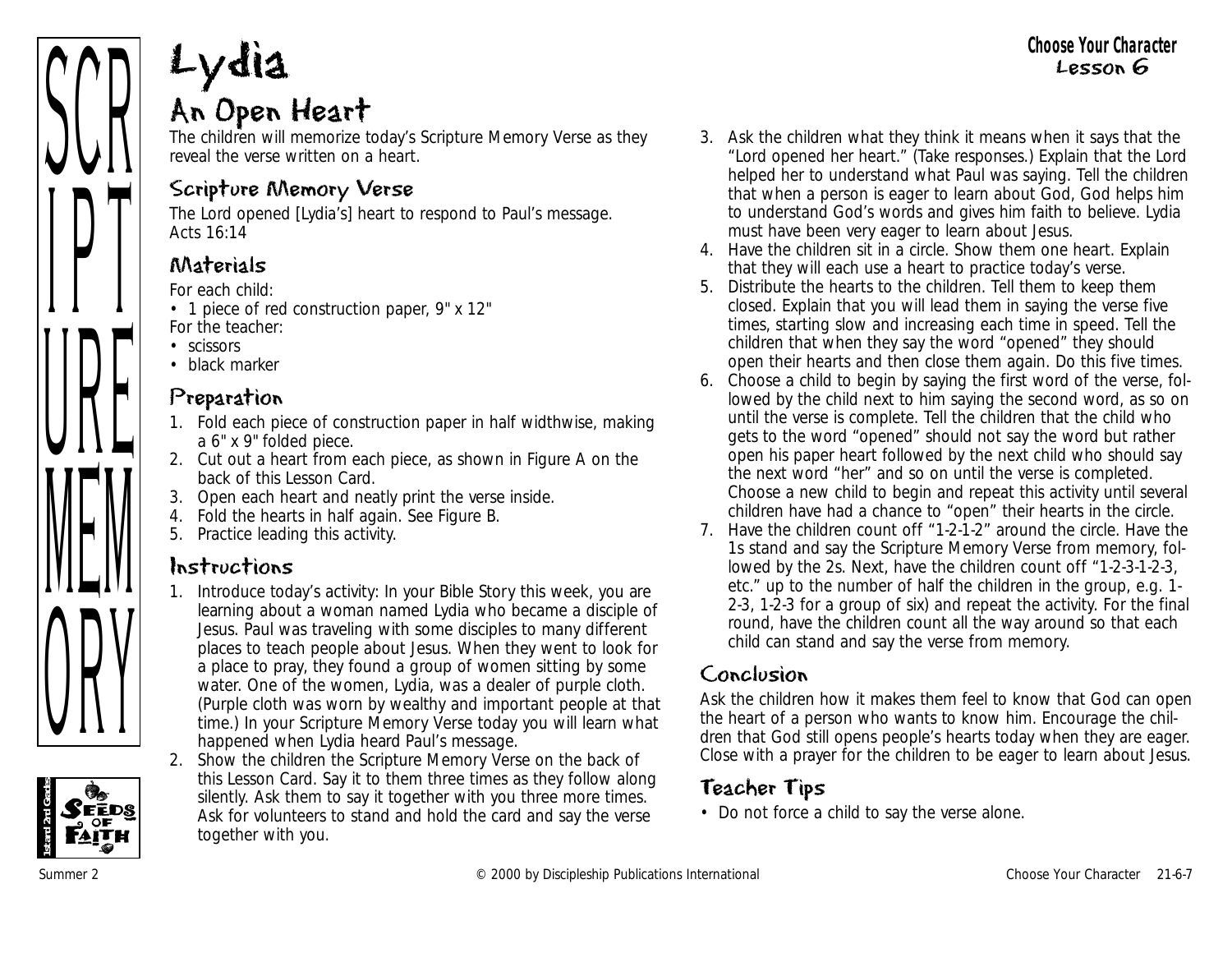

Summer 2 © 2000 by Discipleship Publications International Choose Your Character 21-6-8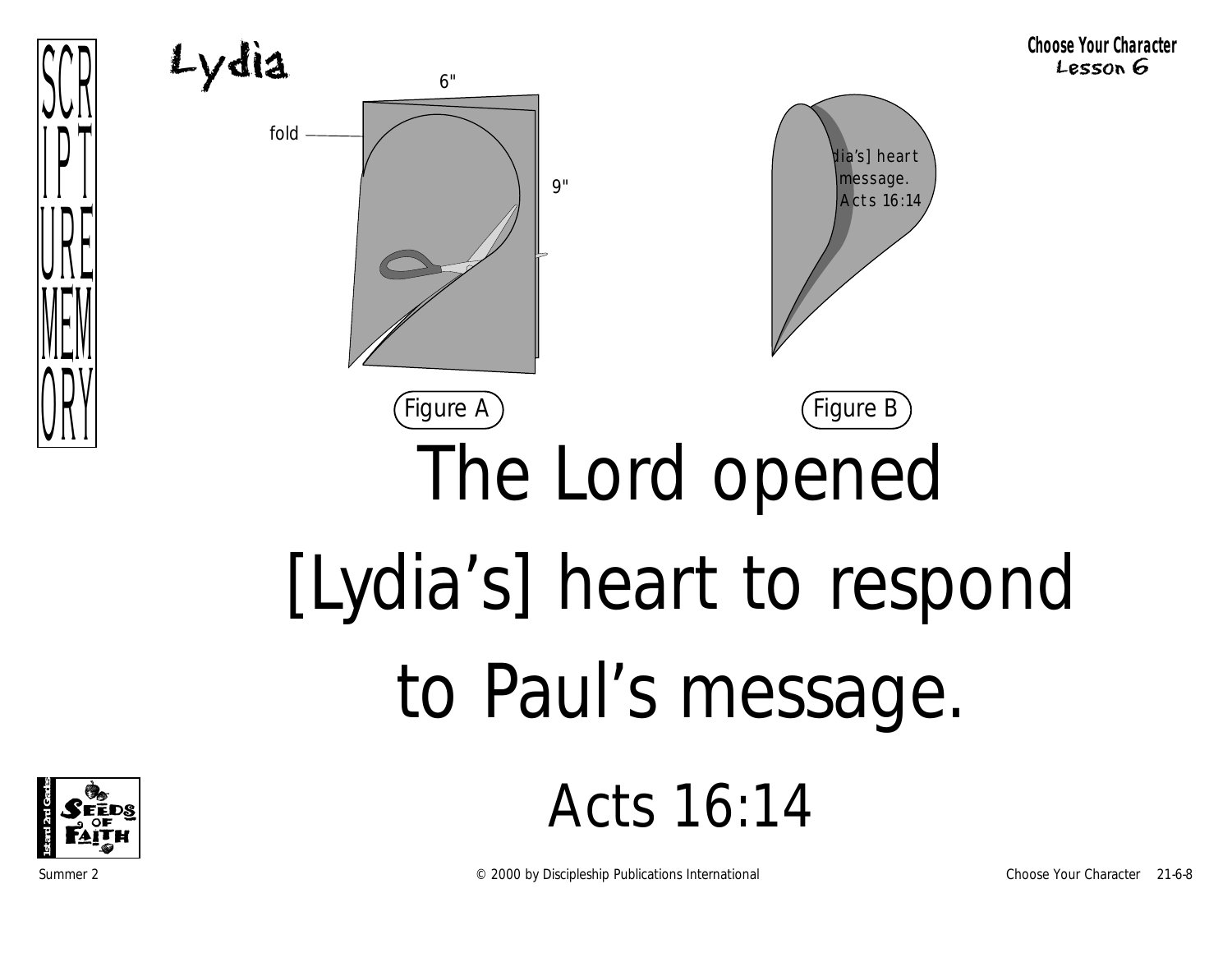

- The children will tell the story of Lydia's conversion.
- The children will describe Lydia's desire to learn about God.
- The children will state one thing that they want to learn about God.

### Lesson Text

Acts 16:11-15

### Scripture Memory Verse

The Lord opened [Lydia's] heart to respond to Paul's message. *Acts 16:14*

### Lesson Plan

Greeting and Registration

Preclass Activity: Lydia Listened

Welcome and Singing

Centers:

Life Application: What Do You Want to Know?

Lydia

Game: Listen Up!

Bible Skills: Put on a Happy Face

NOTE: Allow time for a snack.



### Lydia Listened

The children will review this week's Bible Story by completing a crossword puzzle.



**J**<br>T

**Ty** 

### Materials

*For each child:*

• pencil

*Reproducible Pages:*

• Page D, 1 copy for each child

### Preparation

Complete the activity on your copy of Reproducible Page D.

### Instructions

- 1. Greet each child as they arrive. Remind the children that they are learning about a woman named Lydia who together with her family became disciples of Jesus through Paul's message. Explain that in this activity, they will do a crossword puzzle reviewing key ideas and events from their Bible Story.
- 2. Distribute the copies of Reproducible Page D and pencils the children. Encourage the children to work with a partner. Help the children who did not hear this week's Bible Story to work with those that did.
- 3. Circulate among the children to offer help and encouragement.

### Teacher Tips

• To make this activity more challenging, cover the word bank with a sticky note. The children can remove it if they can't figure out a word.

**Choose Your Character** Lesson 6

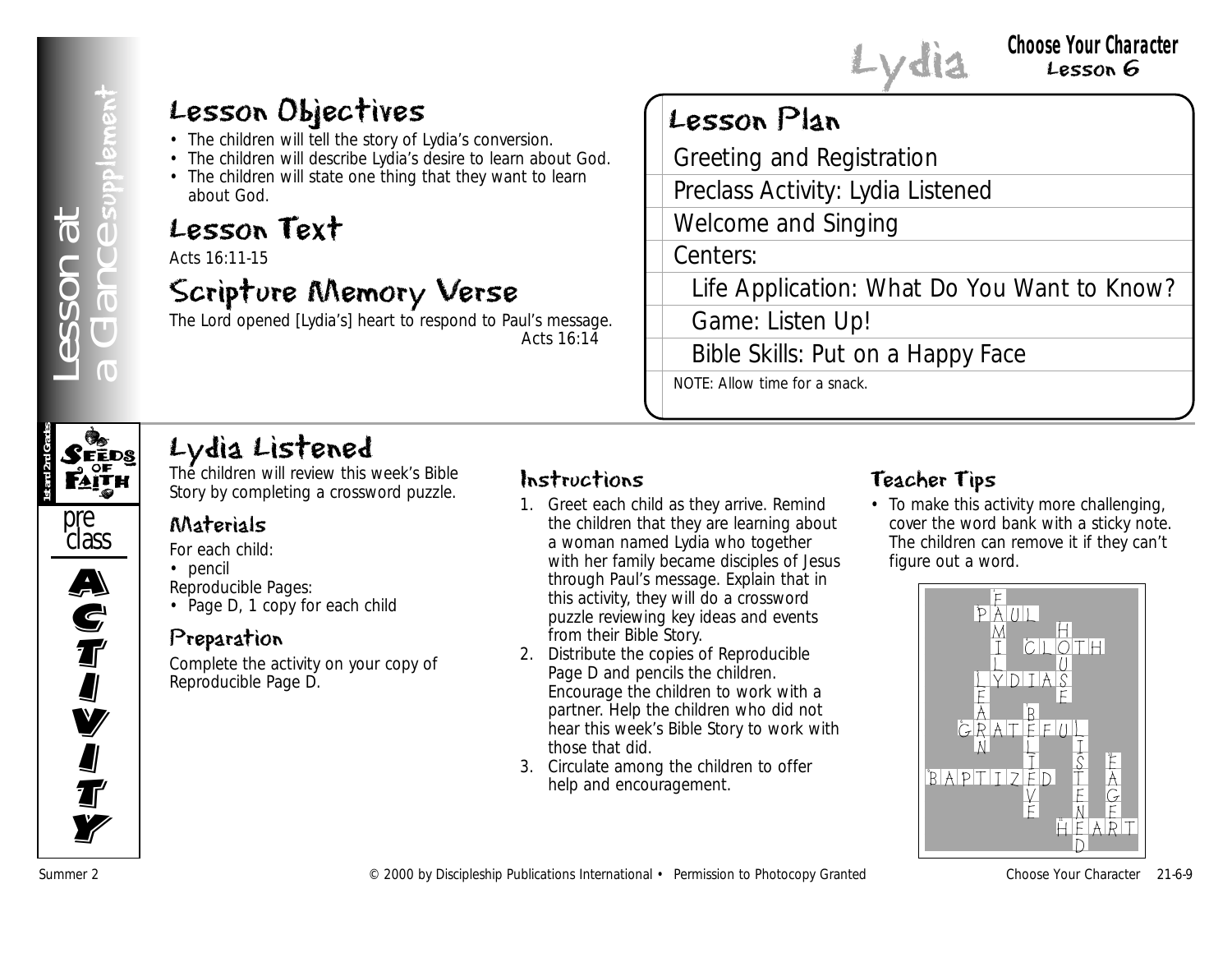

### What Do You Want to Know?

The children will review this week's Bible Story as they think of things that they want to learn about God.

### Materials

*For the teacher:* • large writing surface

#### Preparation

Read Acts 16:11-15 to review the events of this week's Bible Story.

### Reviewing the Bible Story

Open your Bible to Acts 16. Remind the children that they are learning about a woman named Lydia who became a disciple of Jesus. Tell the children that you will read the story once, and then you will read it again, leaving out certain words for them to say.

*On the Sabbath we went outside the city gate to the river, where we expected to find a place of prayer. We sat down and began to speak to the women who had gathered there. One of those listening was a woman named Lydia, a dealer in purple cloth from the city of Thyatira, who was a worshiper of God. The Lord opened her heart to respond to Paul's message. When she and the members of her household were baptized, she invited us to her home. "If you consider me a believer in the Lord," she said, "come and stay at my house." And she persuaded us* (Acts 16:13-15, underline added). Read the passage again, pausing before each underlined word to have the children provide the missing word.

### Life Application

Ask the children how they would describe Lydia. (Answers should include: businesswoman; worshiper of God; eager to learn about Jesus; grateful for her salvation; hospitable; generous; etc.)

*The Bible says that Lydia was a worshiper of God. What do you think that means?* (Answers should include: She believed in God; she believed and read the Scriptures that were written on the scrolls; she gathered with the other women at the river to pray; she helped others; she shared with others.) NOTE: Explain to the children that if a city or town did not have a synagogue, the worshipers would

Lydia supplement **Choose Your Character**

## Lesson 6

gather and worship God at a river. Help the children to appreciate that Lydia wanted to worship God even though there wasn't a building for her and the other women to go and worship in. In order for a synagogue to be established, there had to be a certain number of men. Without enough men for a synagogue, worshipers had to go to the river. *But Lydia was not a disciple of Jesus. When she heard Paul preach his message, she listened. Why do you think she listened?* (She wanted to learn more about God and his Son Jesus; she loved God.) *The Lord opened Lydia's heart to respond to Paul's message and she and her household were baptized. Lydia really wanted to know about Jesus and she really wanted to be his disciple.* 

Tell the children that God is so huge and so vast that it is impossible for us to totally understand everything about him. *When you look up into the sky, what do you see? Is what you see the entire sky or just a part of it? We cannot see all the way out to the galaxies beyond, nor do we look at the same clouds that a person in China is looking at. The sky we see looks huge and vast, but it is just a tiny part of the entire sky and universe that God made.* 

Ask the children what is one thing about God that they would like to learn more about. Share from your own life, or offer suggestions such as: How does God's power help people today? How does the Bible help people to change? What is heaven going to be like? Ask the children what questions they would want to ask God and write them on the large writing surface.

### Conclusion

Ask the children how it would make them feel to get the answers to their questions. If they knew that someone could answer their questions, would they be eager to learn? Why or why not? If they got the answer to their questions, would they be grateful? Why or why not? How would they show their gratitude? Close with a prayer for the children to be eager and grateful as they learn more and more about God.

### Teacher Tips

• Make a note of the questions raised in this activity. Use them to help you better understand the spiritual needs of the children in your group.

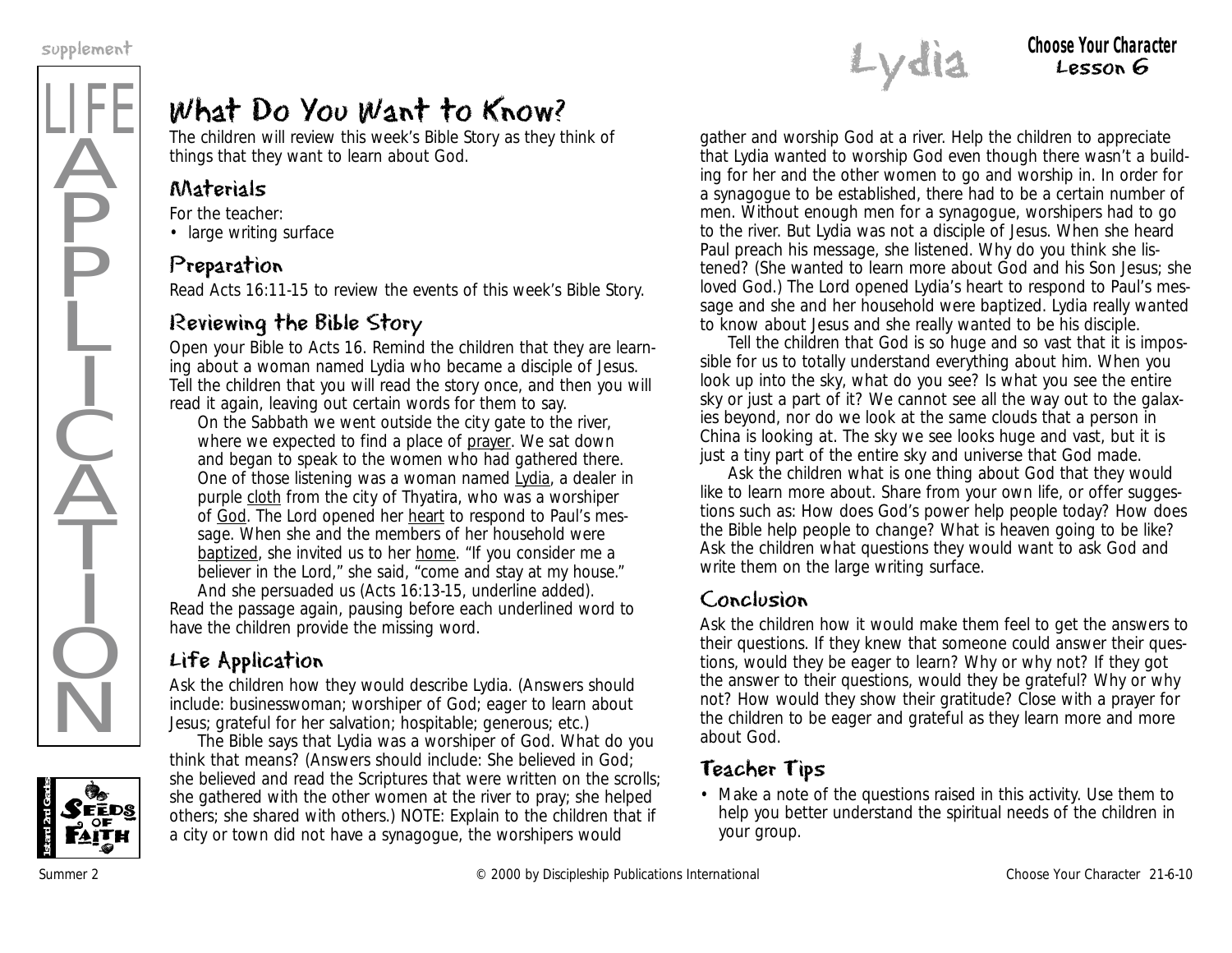

### Listen Up!

The children will review the story of Lydia while playing this listening game.

### Materials

- *For each child:*
- pencil
- *Reproducible Pages:*
- Page E, 1 copy for each child

### Preparation

Practice leading this activity at home.

### Instructions

- 1. Introduce today's activity: *In your Bible Story this week, you are learning about a woman named Lydia. Lydia was a woman who worshiped God and who listened to God's word. In our game today we are going to have fun listening—and remembering, too!*
- 2. Have the children sit in a circle. Open your Bible to Acts 16. Tell the children to listen carefully as you read Acts 16:11-15. Explain that after you read it, they will play a listening game to see how well they listened to the story.
- 3. Tell the children that on the back of this Lesson Card are six sets of statements. In each set, there is only one statement that comes directly from the Bible Story. The other two do not. The object of the game is to choose the statement that is taken from the Bible Story. Do the following example together. Read each numbered statement to the children. Tell them to choose the statement that comes from this week's Bible Story.
	- 1. *People like to travel.*
	- 2. *Paul and his companions traveled to teach people about Jesus*.
	- 3. *Some friends travel together*.

Ask the children which statement comes from the Bible Story. Explain that number "2" is the correct answer.

4. Distribute the copies of Reproducible Page E and pencils to the children. Divide them into partners or groups of three. Tell them to listen carefully to the first set of statements and write the number of the one they think comes from the Bible Story. When they are all done, have each pair give their answers. Each correct answer is worth two points.

Lydia

5. When all the statements have been read, total the points and encourage all the children for their participation.

### Conclusion

Ask the children why it is important to listen. Share from your own life about a time when listening to someone was very important to you, e.g. getting directions, listening to someone's problem, etc. Remind the children that God has a lot to say to us in the Bible. Close with a prayer for the children to be like Lydia and listen to God's word.

### Teacher Tips

- For a more challenging activity, let the children work alone.
- For a less challenging activity, do each one together as a group without points.



Lesson 6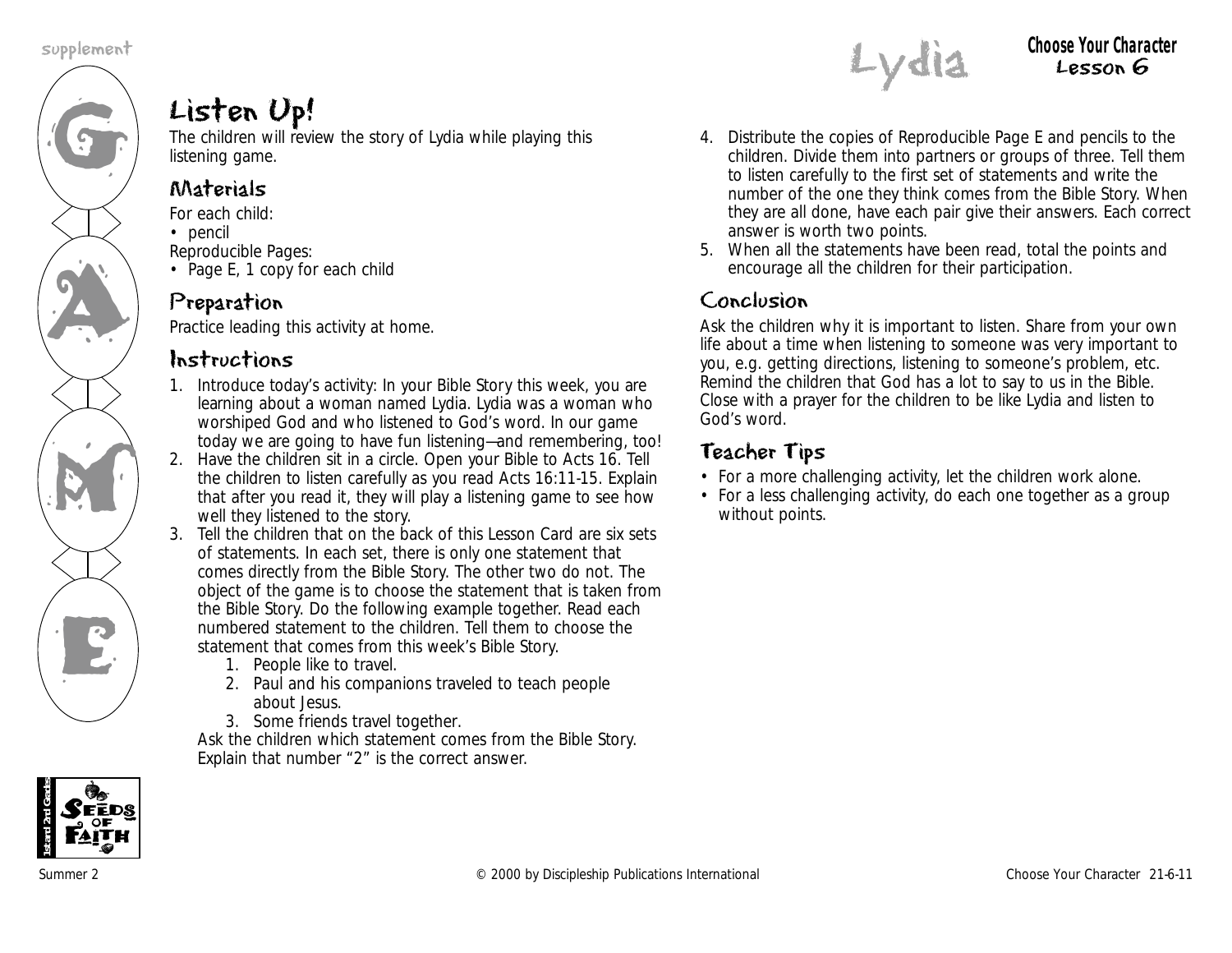

Lydia supplement **Choose Your Character**

Lesson 6

Listen Up!

Statements with Answers in bold

#### Set #1 Set #4 1. Disciples love to pray. 1. Lydia was a car dealer. **2. Paul was looking for a place of prayer down 2. Lydia was a dealer of purple cloth.** 3. Lydia had a purple car. **by the river.** 3. Prayer makes a difference. Set #5 Set #2 1. The Lord opened a big door. **1. They sat down and began to speak to some women** 2. The Lord opened a package. **gathered there. 3. The Lord opened Lydia's heart.** 2. They sat down and enjoyed a nice dinner. 3. They sat down to watch a good movie. Set #6 **1. Lydia and the members of her household**  Set #3 **were baptized.** 1. One of those listening fell asleep. 2. Lydia and the members of her household went shopping. 2. One of those listening ran away. 3. Lydia and the members of her household opened doors. **3. One of those listening was a woman named Lydia.**

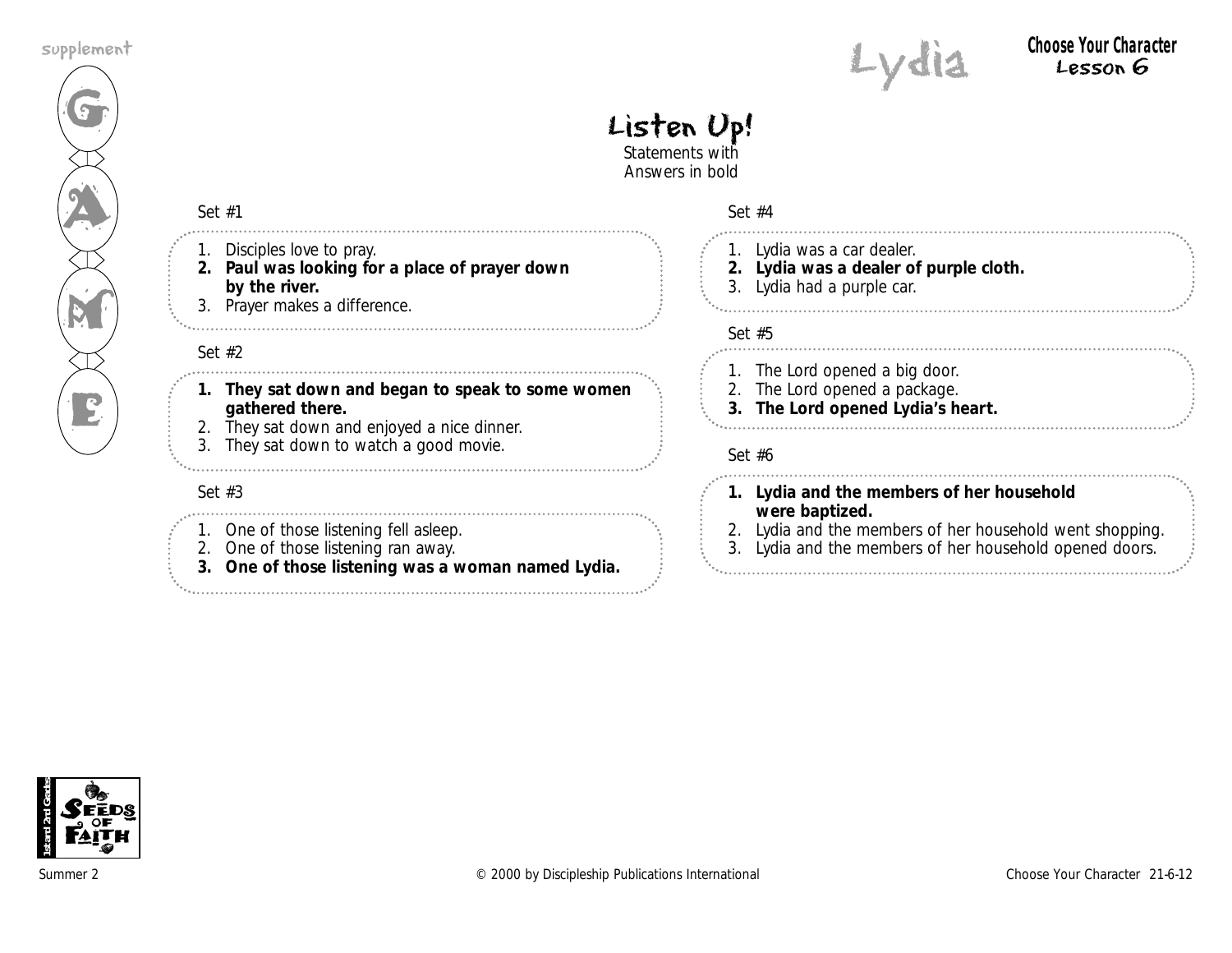supplement **Choose Your Character**



### Put on a Happy Face

The children will review key ideas from this week's Bible Story in this activity.

### Materials

*For each child:*

- crayons and colored pencils *Reproducible Pages:*
- Page F, 1 copy for each child

### Preparation

- 1. Make sure that you have plenty of crayons in the colors that are needed for this activity.
- 2. Practice leading this activity at home.

### Instructions

- 1. Introduce today's activity: *In your Bible Story this week, you are learning about a woman named Lydia who became a disciple of Jesus. Paul was traveling with some disciples to many different places to teach people about Jesus. When they went to look for a place to pray, they found a group of women sitting by some water. One of the women, Lydia, was a dealer of purple cloth. (Purple cloth was worn by wealthy and important people at that time.) The Bible says that the Lord opened Lydia's heart to respond to Paul's message and she and the members of her household were baptized. Lydia is a great example of someone who listened eagerly to God's word and then responded! In your activity, you will review key ideas and words from this week's Bible Story.*
- 2. Tell the children to open their Bibles to Acts 16:11-15. Explain that together you will read questions from today's Bible Story and then try to be the first one to find the correct answer. Once they have found their answer, then they must follow the drawing directions provided.
- 3. Distribute the copies of Reproducible Page F and crayons and colored pencils to the children. Read the first question to the children and then circulate to help them locate the answer. When they have all found the correct answer, direct them to the drawing instructions provided on their pages.

4. Continue until all the questions have been answered and all the pictures have been drawn, have the children hold up their pictures and show each other what they have drawn. Encourage the children for their efforts. If time permits, have them add other features and details to their faces.

Lydia

### Conclusion

Ask the children what they liked most about this Bible Story. Encourage the children that God wants them to be like Lydia and listen to God's word today—and be happy! Close with a prayer for the children to be happy about listening to God's word.

### Teacher Tips

• Adapt this activity to best suit the skill level of your group.





Lesson 6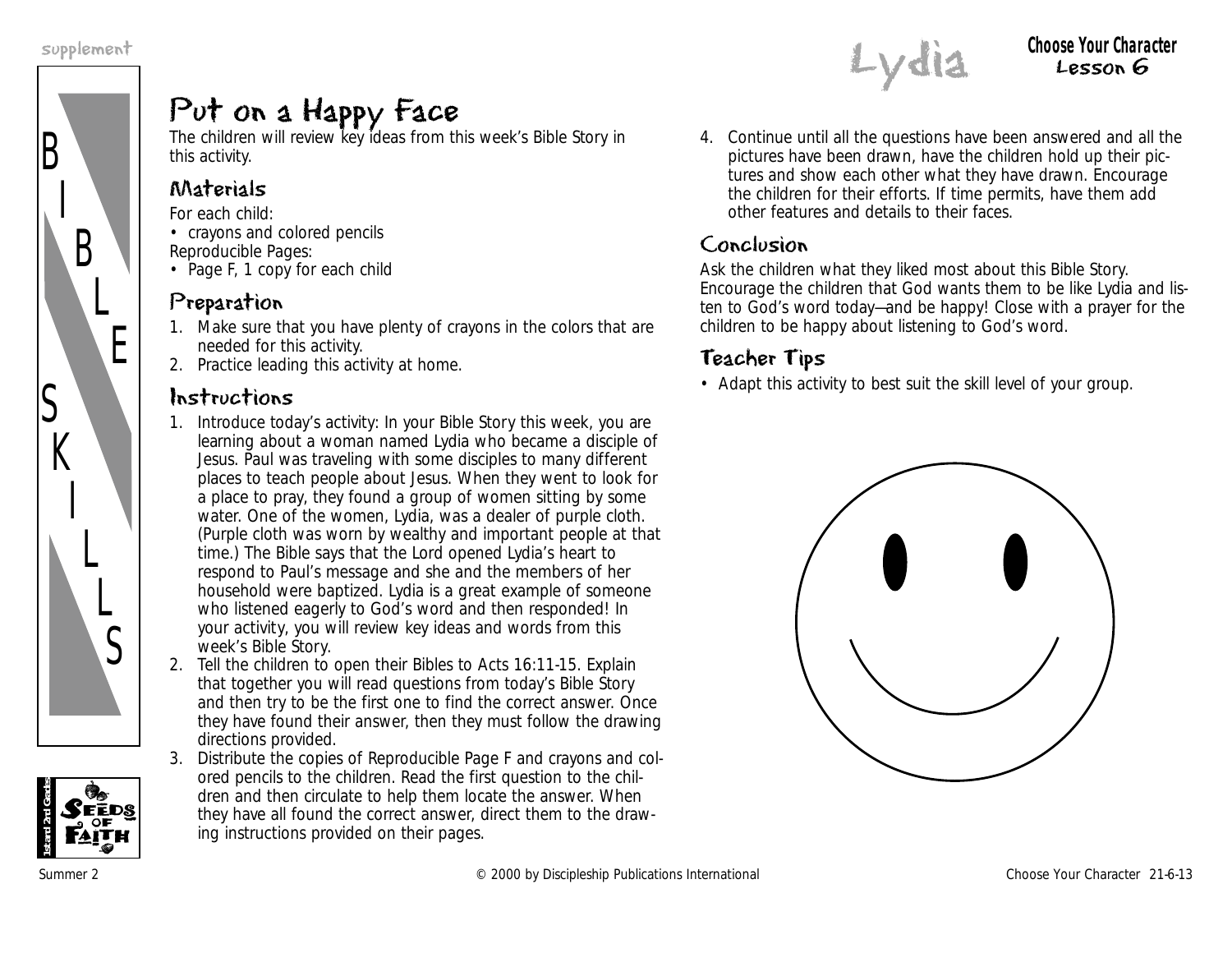L E

B I B

S K

> I L L S

Experience to the choose your unaracter<br> **Choose Your Character**<br>
Choose Your Character<br>
Choose Your Unaracter

## Lesson 6

### Put on a Happy Face

Answer Key

Instructions: Use your Bible to find the missing words below. Then follow the drawing directions provided after each verse.

1. Fill in the blank from Acts 16:11. From Troas we put out to sea and sailed straight for <u>Samothnace</u>, and the next day on to Neapolis.

#### **Draw two eyes in the face like this:**



2. Fill in the blank from Acts 16:12. From there we traveled to <u>Philippi</u>, a Roman colony and the leading city of that district of Macedonia. And we stayed there several days.

#### **Draw a nose in the face like this:**

3. Fill in the blank from Acts 16:13

On the Sabbath we went outside the city gate to the river, where we expected to find a place of <u>gan and engler</u>. We sat down and began to speak to the women who had gathered there.

#### **Draw a mouth in the face like this:**



4. Fill in the blank from Acts 16:14.

One of those listening was a woman named Lydia, a dealer in \_\_\_\_\_\_\_\_\_\_\_\_\_\_ cloth from the city of Thyatira, who was a worshiper of God. The Lord opened her heart to respond to Paul's message. purple

#### **Draw two ears on the face like this:**

5. Fill in the blank from Acts 16:15. When she and the members of her household were baptized, she invited us to her home. "If you consider me a <u>\_\_\_\_believer\_\_\_</u>\_ in the Lord," she said, "come and stay at my house." And she persuaded us.



#### **Draw a hat and hair on the face like this:**

Summer 2 Choose Your Character 21-6-14 Choose Your Character 21-6-14

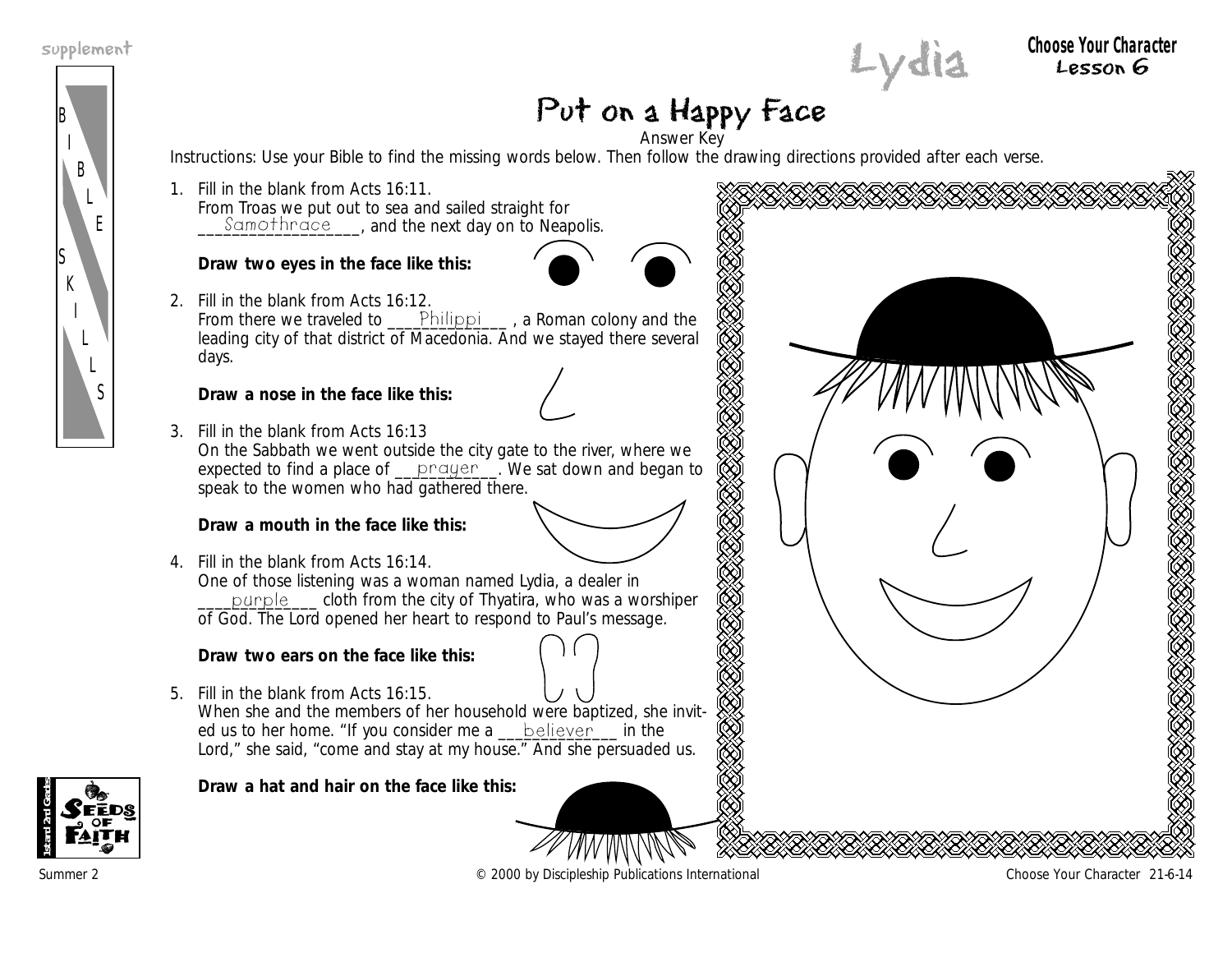#### Core/Preclass 1 copy for each child

**Choose Your Character** Lesson 6

### Sneak Preview

Name

### 1. Where Are We?

Instructions: Put the following places in alphabetical order:

| Troas      | Macedonia |
|------------|-----------|
| Samothrace |           |
| Neapolis   |           |
| Philippi   |           |
| Macedonia  |           |
| Thyatira   |           |

### 2. Who's Who?

Instructions: Draw a line from the person to the best description.

| Women             | This woman was a dealer in purple cloth.   |  |  |
|-------------------|--------------------------------------------|--|--|
| Lydia             | These people were baptized after Lydia.    |  |  |
| Paul              | These people were gathered at the river.   |  |  |
| Lydia's household | This person preached the message of Jesus. |  |  |

### 3. What's Next?

Instructions:

Put each of the events in the order that they happened in the story.

| Event from the Bible Story                                          | Order It Appears |  |
|---------------------------------------------------------------------|------------------|--|
| The Lord opened Lydia's heart to respond to Paul's message.         |                  |  |
| She invited us to her home.                                         |                  |  |
| On the Sabbath we went outside the city gate to the river.          |                  |  |
| She and the members of her household were baptized.                 |                  |  |
| We sat down and began to speak to the women who had gathered there. |                  |  |

#### city of that district of Macedonia. And we stayed there several days. On the Sabbath we went outside the city gate to the river, where we expected to find a place of prayer. We sat down and began to speak to the women who had gathered there. One of those listening was a woman named Lydia, a dealer in purple cloth from the city of Thyatira, who was a worshiper of God. The Lord opened her heart to respond to Paul's message. When she and the members of her household were baptized, she invited us to her home. "If you consider me a believer in the Lord," she said, "come and stay at my house." And she persuaded us

From Troas we put out to sea and sailed straight for Samothrace, and the next day on to Neapolis. From there we traveled to Philippi, a Roman colony and the leading

(Acts 16:11-15).

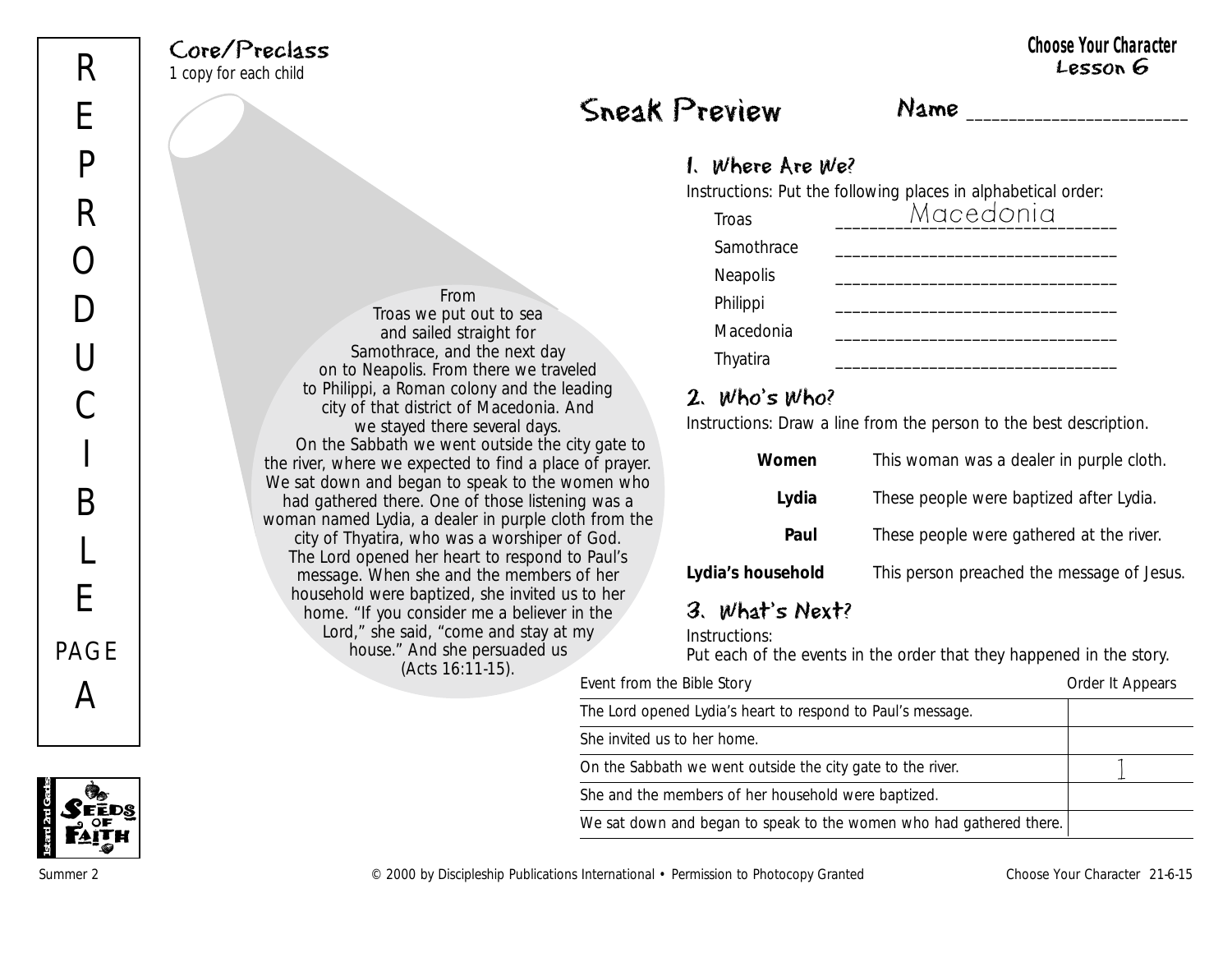**1st and 2nd Grades**

#### Core/Craft 1 copy for the teacher

**Choose Your Character** Lesson 6

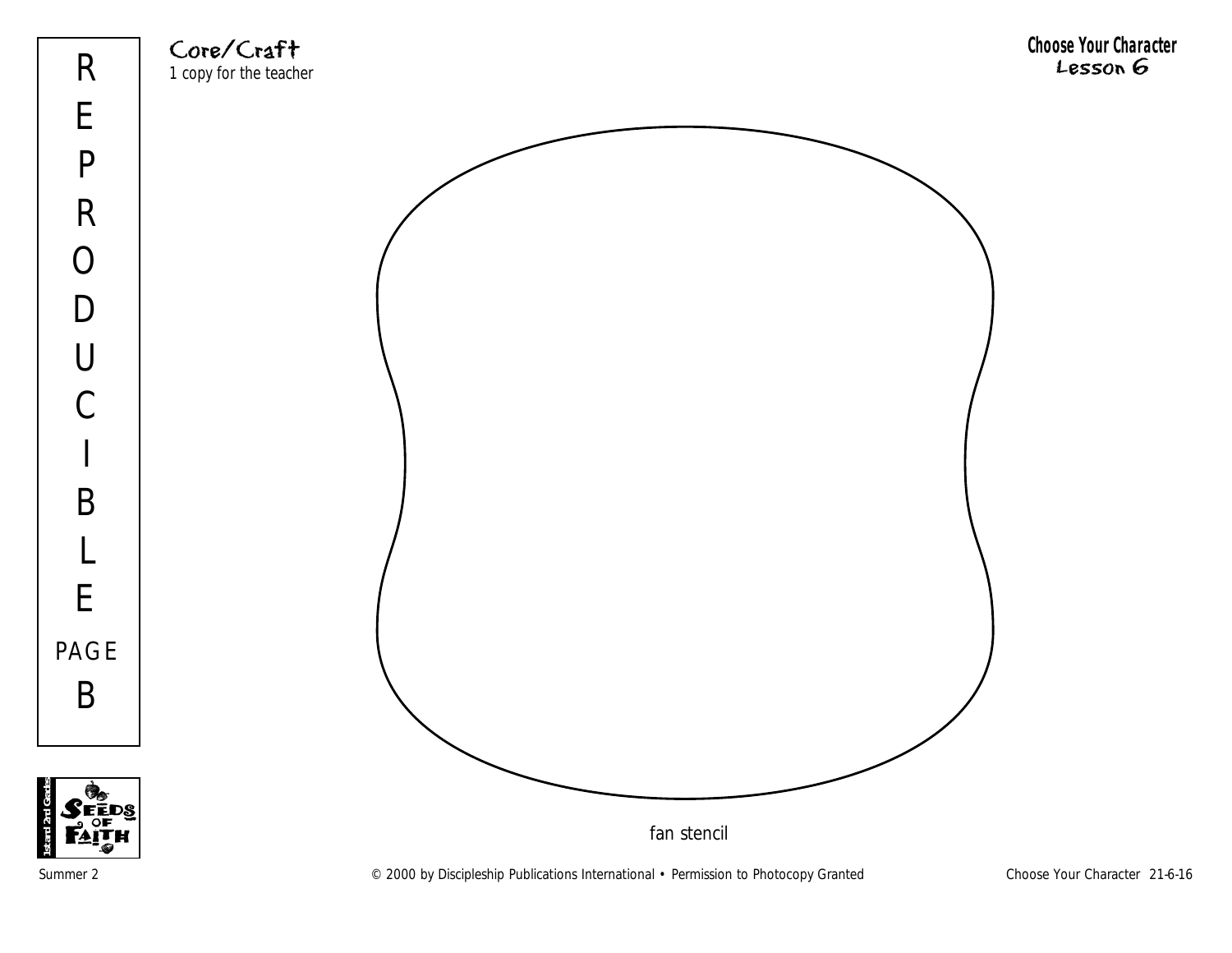Core/Craft 1 copy for every 6 children

| The Lord opened | The Lord opened | The Lord opened |
|-----------------|-----------------|-----------------|
| [Lydia's] heart | [Lydia's] heart | [Lydia's] heart |
| to respond      | to respond      | to respond      |
| to Paul's       | to Paul's       | to Paul's       |
| message.        | message.        | message.        |
| Acts 16:14      | Acts 16:14      | Acts 16:14      |
| The Lord opened | The Lord opened | The Lord opened |
| [Lydia's] heart | [Lydia's] heart | [Lydia's] heart |
| to respond      | to respond      | to respond      |
| to Paul's       | to Paul's       | to Paul's       |
| message.        | message.        | message.        |
| Acts 16:14      | Acts 16:14      | Acts 16:14      |

text boxes

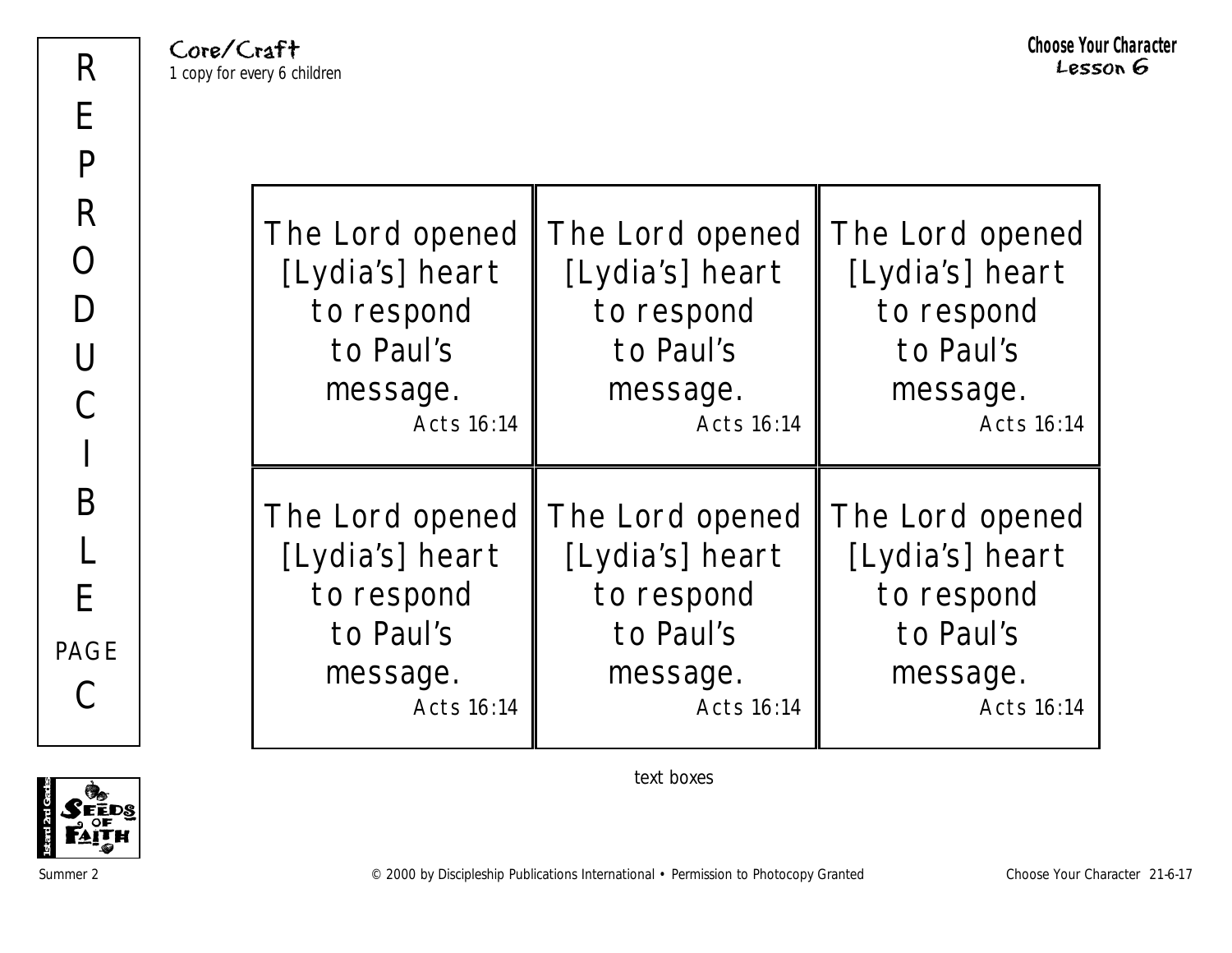This page intentionally left blank



Summer 2 Choose Your Character 21-6-18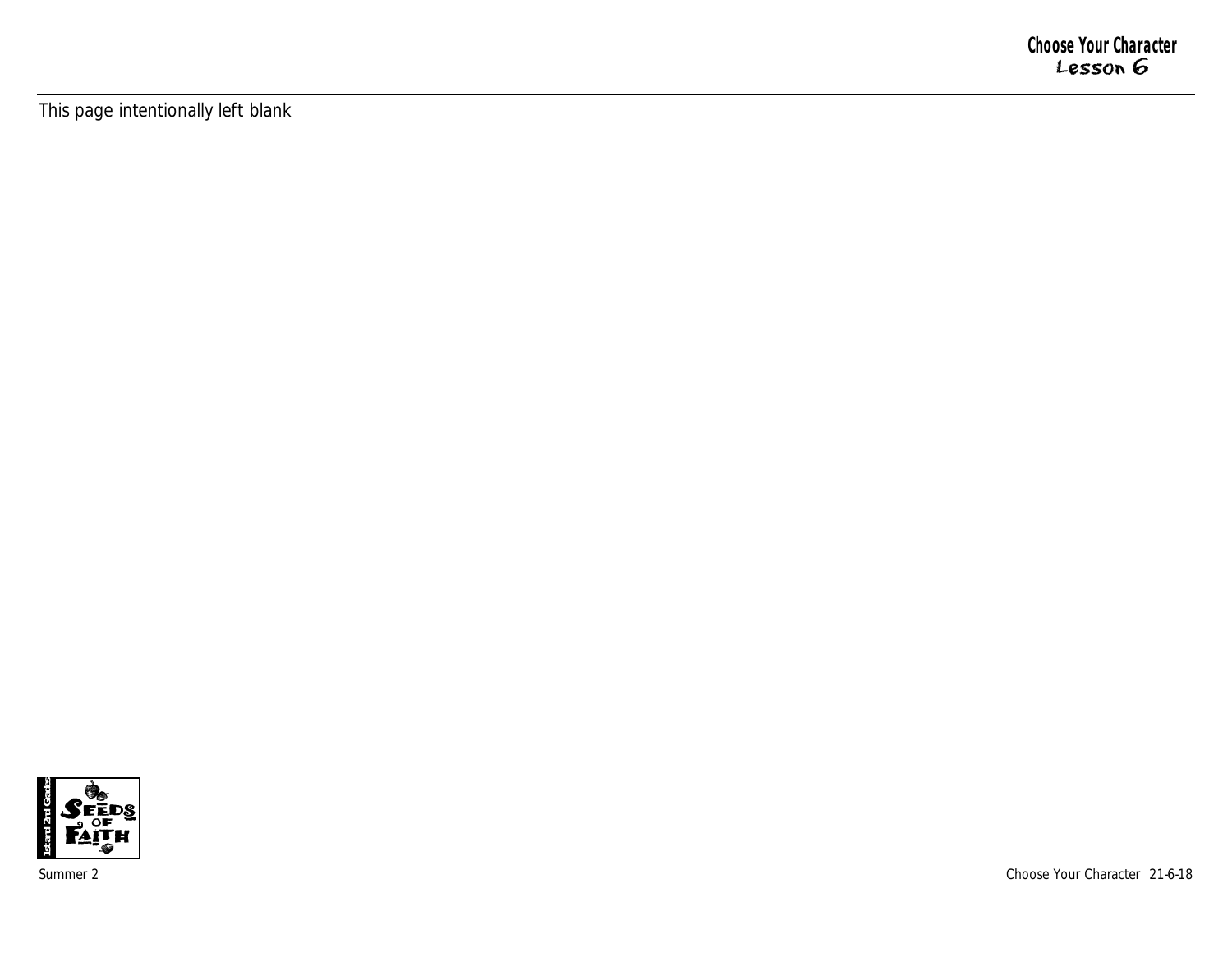### Supplement/Preclass

1 copy for each child

### Lydia Listened Name **\_\_\_\_\_\_\_\_\_\_\_\_\_\_\_\_\_\_\_\_\_\_\_\_\_\_**

Instructions: Complete the crossword puzzle below. Use the clues and the Word Bank below to help you.



### Across

- 2. Lydia listened to P . (Acts 16:14)
- 4. Lydia was a dealer of purple c\_\_\_\_\_\_. (Acts 16:14)
- 5. Paul and his friends went to L\_\_\_\_ house. (Acts 16:15)
- 6. Lydia was very g\_\_\_\_\_ to Paul. (hint: another word for thankful)
- 9. Lydia and the members of her household were b\_\_\_\_\_\_\_\_\_\_. (Acts 16:15)
- 11. The Lord opened Lydia's h\_\_\_\_\_\_\_.(Acts 16:14)

### Down

- 1. Lydia probably had some members of her f\_\_\_\_\_\_\_\_\_ with her too.
- 3. Lydia invited Paul and his friends to come to her h\_\_\_\_\_\_\_\_\_. (Acts 16:15)
- 5. Lydia was eager to l\_\_\_\_\_\_\_ about Jesus. (Hint: see clue for 10 down. )
- 7. Lydia learned to b\_\_\_\_\_\_\_\_\_\_ in Jesus as the Son of God. (Acts 16:15)
- 8. Lydia l\_\_\_\_\_\_\_\_\_\_ to Paul's message. (Acts 16:14)
- 10. Lydia was e\_\_\_\_\_\_\_\_ to learn about Jesus. (Hint: see the clue for 5 down.)

### Word Bank

|  | baptized purple learn eager house Lydia's cloth |  |  |
|--|-------------------------------------------------|--|--|
|  | grateful believe listened heart Paul family     |  |  |

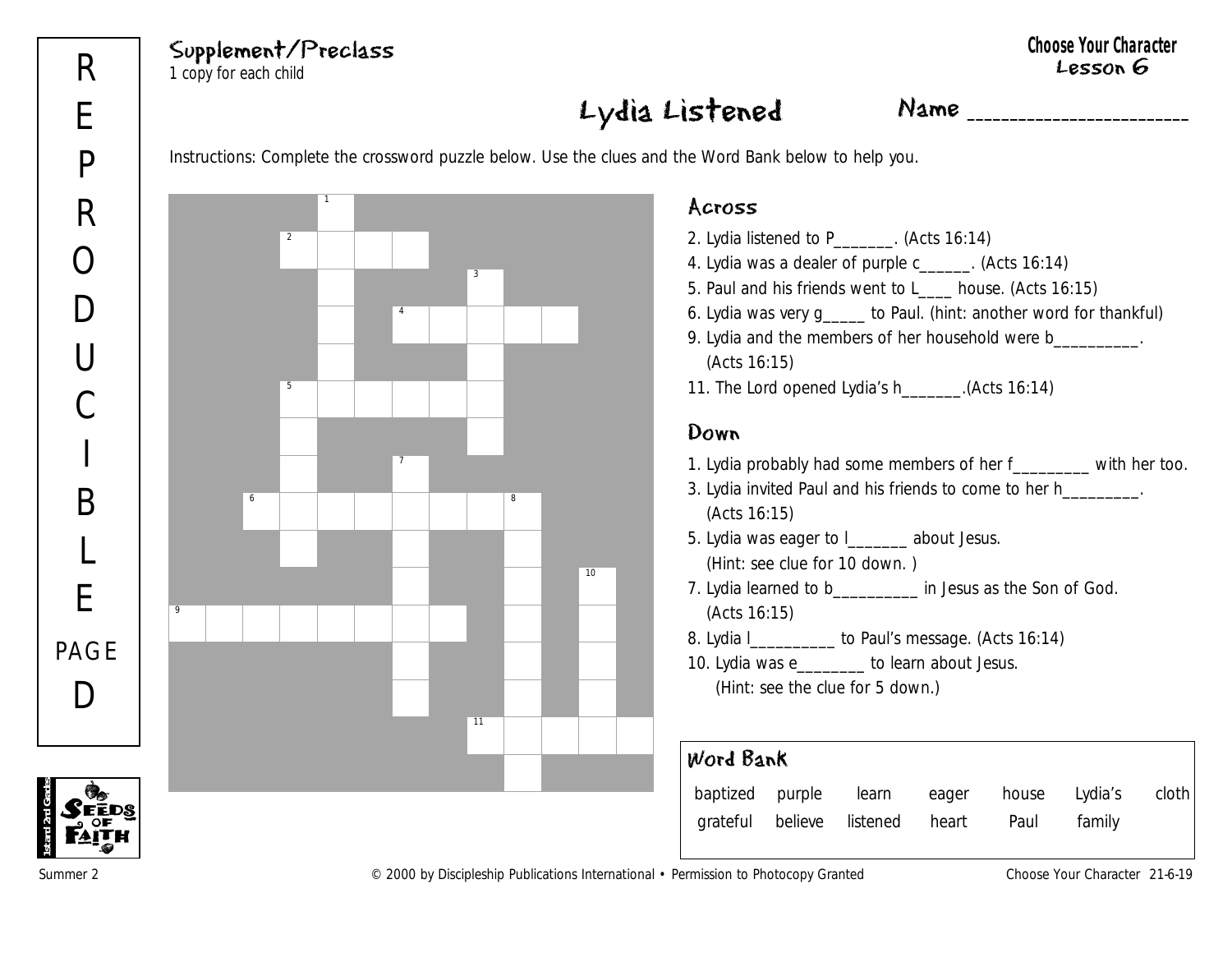

**1st and 2nd Grades**